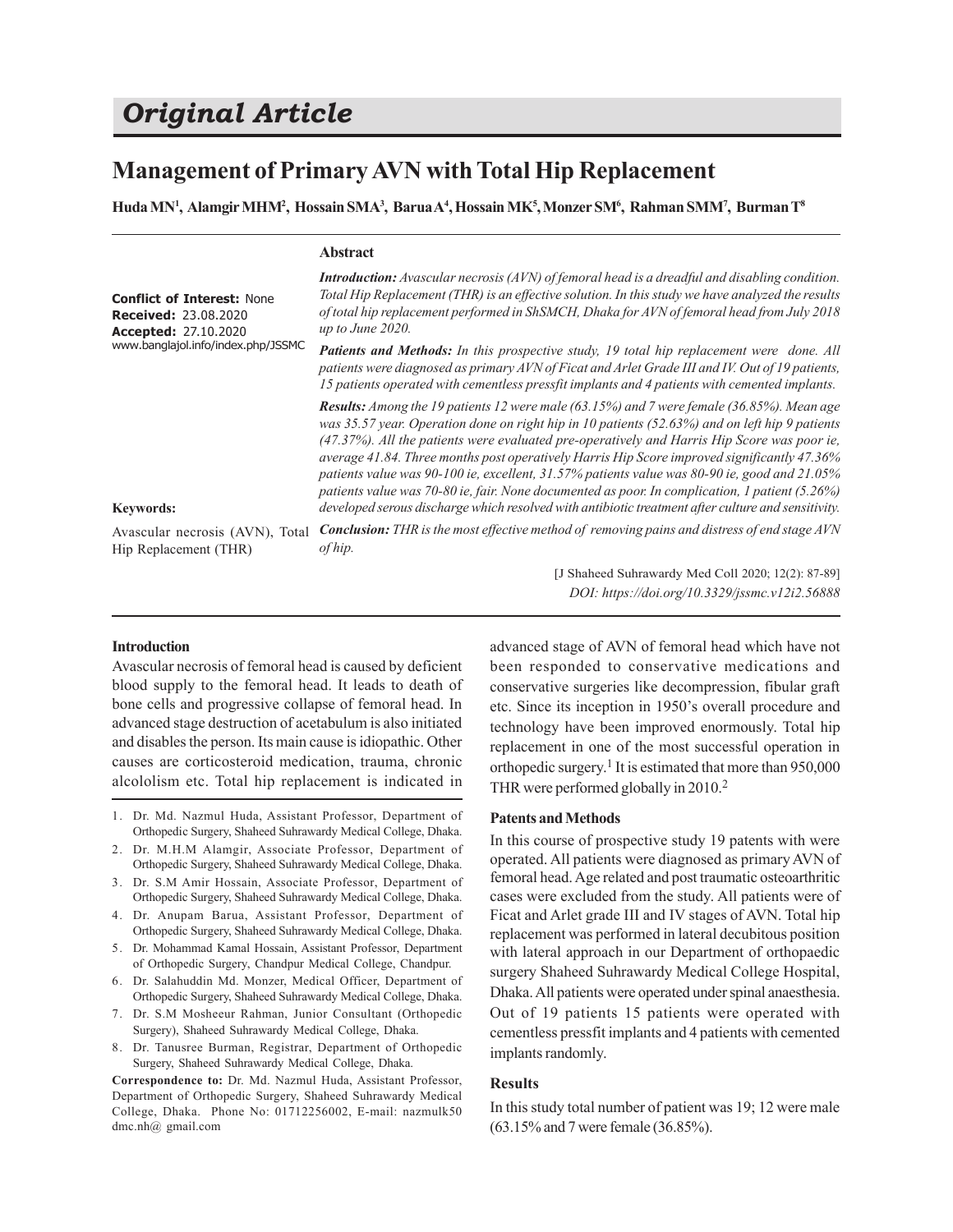|            | <b>Table I</b>     |            |
|------------|--------------------|------------|
|            | Sex Distribution   |            |
| <b>Sex</b> | Number of Patients | Percentage |
| Male       | 12                 | 63.75%     |
| Female     |                    | 36.85%     |

Out of 19 patients operation done on right hip in 10 patients (52.63%) and on left hip in 9 patients (47.37%).

| ٠<br>v |
|--------|
|--------|

| Side of Operation |                    |            |  |  |
|-------------------|--------------------|------------|--|--|
| Side              | Number of Patients | Percentage |  |  |
| Right             | 10                 | 52.63%     |  |  |
| Left.             | Q                  | 47.37%     |  |  |

Age range was from 21 years to 57 years. Average age of patients was 35.57 years.



**Fig.-1:** *Age Distribution of the Patients*

According to Harris Hip Score value  $\leq 70$  = poor, 70-80 = Fair,  $80-90 = Good$  and  $90-100 = Excel$  Excellent. All patients were evaluated pre-operatively and Harris Hip Score was found poor and average value was 41.84. Three months after THR average Harris Hip Score was 84.42. 9 patients  $(47.36\%)$  point  $> 90$  i,e, excellent, 6 patients points between 80-90 i,e, good & 4 patients points between 70-80 i,e, fair.



**Fig.-2:** *Pie diagram showing post operative outcome after 3 months*

In our series 1 patient (5.26%) developed serous discharge which recovered with antibiotic treatment after culture and sensitivity.



**Fig.-3:** *Pie diagram showing post operative Complication*



**Fig.-4:** *Pre operative x-ray*



**Fig.-5:** *Post operative x-ray after THR*

# **Discussion**

This study was done in the Department of Orthopedic Surgery, ShSMCH, Dhaka from July 2018 to June 2020. AVN of the hip affects people of all ages, although it is most commonly seen in patients between the ages of 30 and 65 years.<sup>3</sup> In atraumatic AVN, the pathophysiology is poorly understood.<sup>4</sup> Symptoms often improve